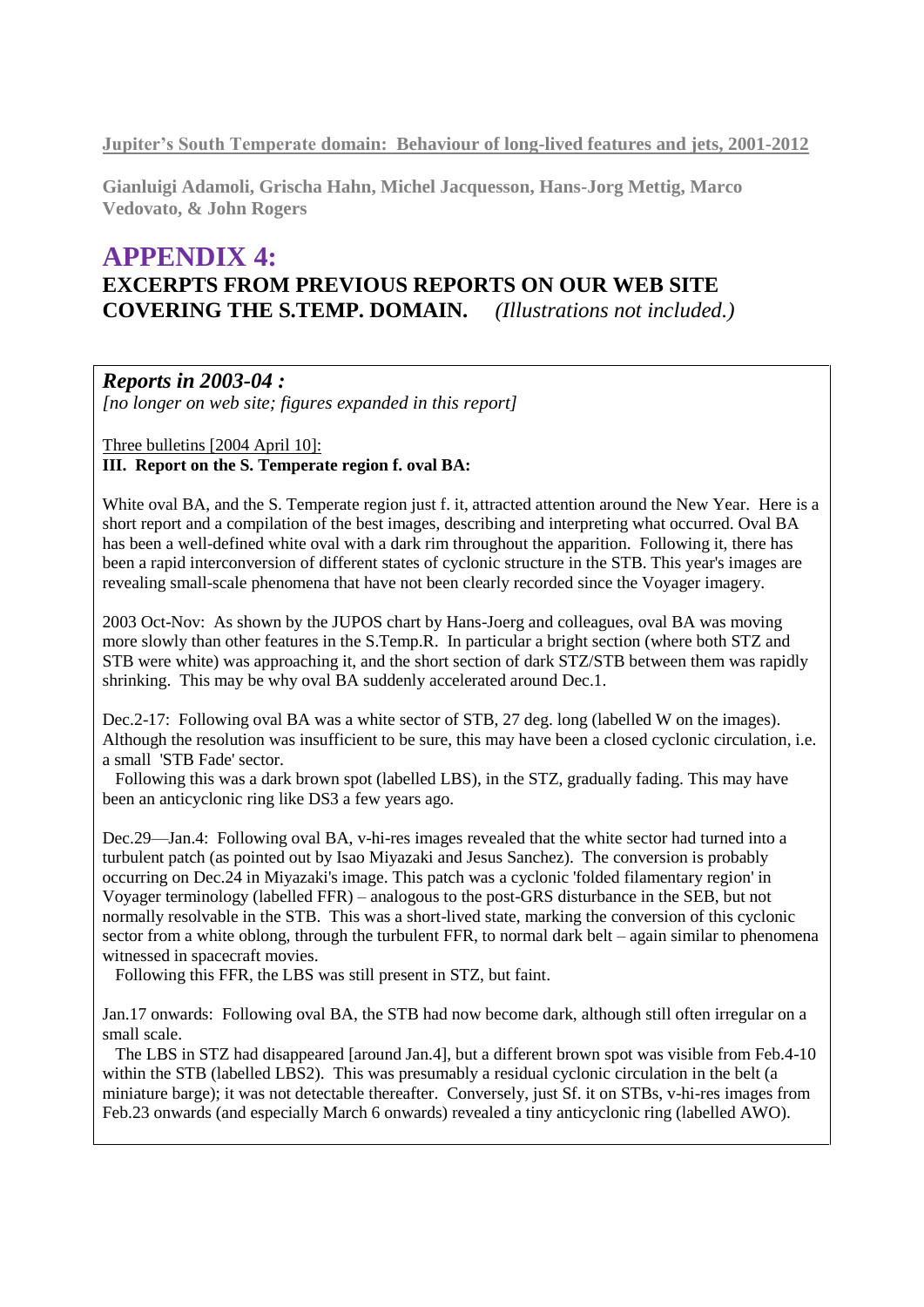### *Reports in 2005-06 :*

**[11] Interim reports on the SSTB (cyclonic white ovals break up) and STB (A remnant or a forerunner?)** (Reports, 2006 July 30)

http://www.britastro.org/jupiter/2006report11.htm

#### **STB: A remnant or a forerunner?**

The STB Remnant (seen in the same images) is an obscure faint bluish streak in otherwise whitened STB latitudes, but I think it is important. From its latitude and appearance, it is probably a cyclonic disturbance, perhaps like a FFR. It thus constitutes an active complex in the STB, approximately half way round the planet from the other such complex; but it has no large AWO.

This second complex is essentially an 'orphan' cyclonic circulation such as those observed by the Pioneer and Voyager spacecraft (see book p.228). In those days, in addition to the 3 widely spaced AWOs, the orphan cyclonic region divided the STB into four. At other times the STB was just divided into three by the three great AWOs. In the late 1980s, the STB became divided into two, with one complex containing AWOs BC + DE, and the other containing oval FA. When they all combined into one complex, new spots arose to create a second complex which existed from 1998 to 2003. (This is the situation shown in the Cassini movie.) When it too merged with the first complex (now characterised by the single AWO BA), new spots again appeared on the other side of the planet, and these have persisted as the present STB Remnant.

In summary, there must always be 2-4 active complexes spaced around the S. Temperate domain. If there is a large gap, a new feature arises to maintain the spacing, often an orphan cyclonic circulation.

But we are also waiting for another phenomenon to occur. As there is only one great oval left, will the S. Temperate domain again become subdivided into several large anticyclonic cells which contract to form a new generation of great AWOs, as happened from 1940 onwards (see book pp.223- 228)? The first sign of that happening was the appearance of three short dark features (dusky STZ or STB(S)), subdividing the STZ. This could describe the appearance of the two active complexes in the present STB! They do not have the circulation patterns expected for the origin of great anticyclonic circulations (see the Cassini movie): but could they be the fore-runners of the same process? Time will tell.

#### [& previously:, no.[9]:]

#### **STB: Oval BA's red ring is unscathed as it drifts past the GRS:**

Oval BA marks the p. end of the only large dark sector of STB: this is the major complex of activity in this domain.

Note that p. oval BA, the STB is largely faint (white) except for a narrow STB(N), which is probably composed of small dark spots prograding from the active complex in the STBn jet stream. (See the Cassini movie for a dramatic view of the dynamics in this region, showing how the active complex emits dark spots on al adjacent jetstreams.) This STB(N) has become longer and darker since oval BA started passing the GRS.

As it started to pass the GRS, the whitened STB immediately p. oval BA dramatically turned very dark (see images of June 21—July 7). But since then, the dark patch has become smaller again (July 8-27).

Albedo changes like this are quite common as these great S. Temperate ovals pass the GRS, as the compression of jetstreams here clearly destabilises the cloud layers.

However no change was expected to the internal circulation of oval BA, and there has been no change in its colour: the orange ring is still a striking feature in hi-res images (as of July 27).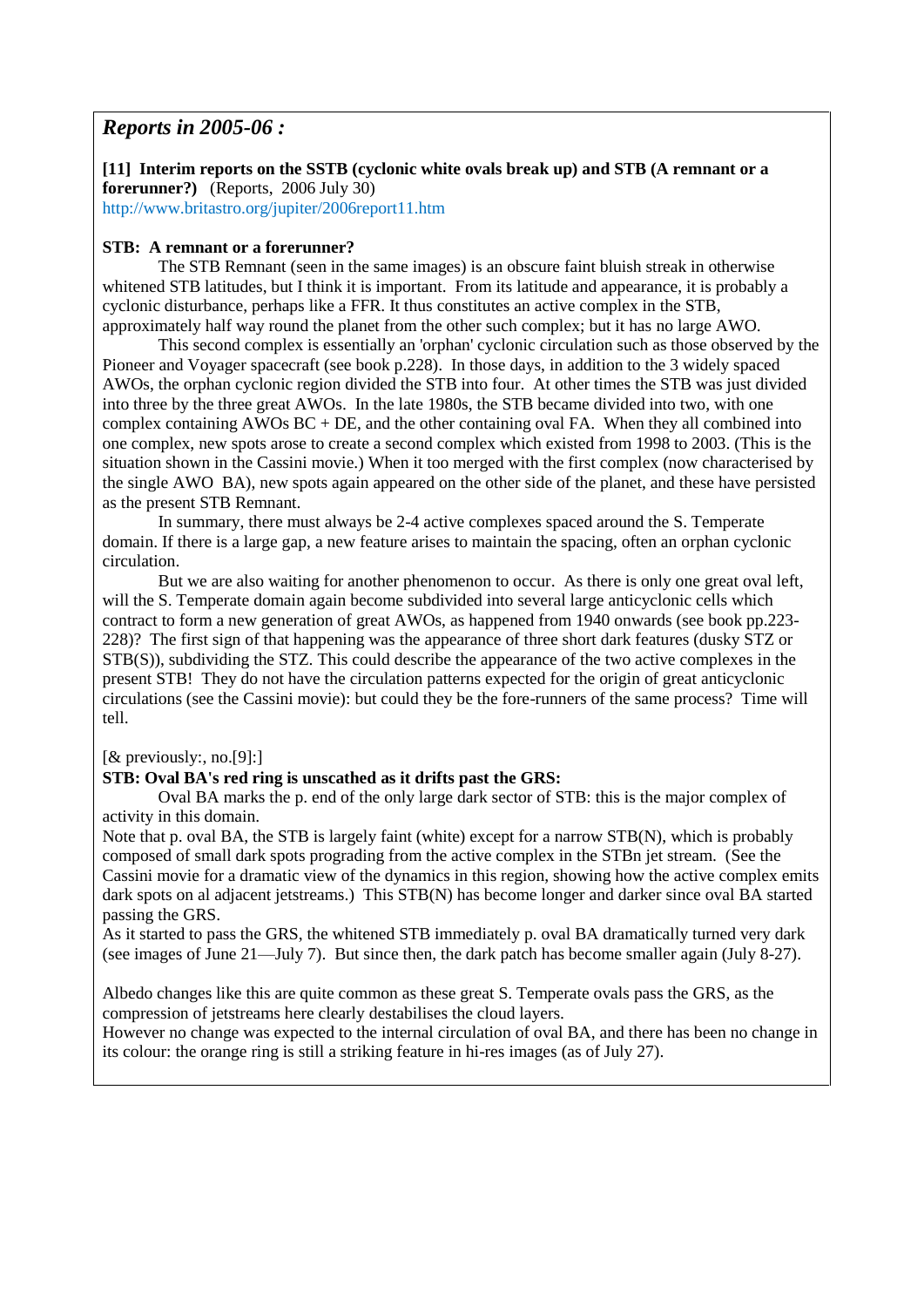# *Reports in 2007:*

# **[20] Jupiter in 2007: Final Numerical Report.**

http://www.britastro.org/jupiter/2007report20.htm

# **S. Temp. Region:**

The only major anticyclonic spot was **Oval BA**, which retained its orange colour from the previous year, although the colour faded somewhat during 2007. [It has been well shown in many previously posted images of STrD-1; also **Figs.11 & 12** in next part.] Its track, remarkably, showed 3 cycles of an oscillation with period ~ 90 days, in phase with that of the GRS! **(Fig.9)** We have searched previous years' charts for any similar oscillation without a clear positive result. (In even-numbered years, its motion is perturbed by passing the GRS. In odd-numbered years, it has shown smaller changes in speed which are not convincingly correlated with those of the GRS.)

F. oval BA, there was the now-familiar large-scale structure: the single dark segment of STB, punctuated by a small AWO (STC no.2), and followed by a string of slow-moving dark spots in the STZ. The latter (nos. 5-17) came in groups with different speeds, one group having  $DL2 =$ +33: equal to the full retrograding speed of the STBs jet-stream!

There is a second long-lived large structure in this domain, a cyclonic cell called the **STB Remnant** (Fig.10). As usual it had low contrast, being very pale blue-grey, within a sector of very faint STB. It was passing the GRS from April to June. It showed little change all year, but as it passed the GRS the STB(N) alongside it darkened for  $\sim$ 2 months. Also, as the p. end emerged p. the GRS in May, an additional oblique faint streak appeared just p. it; this feature persisted.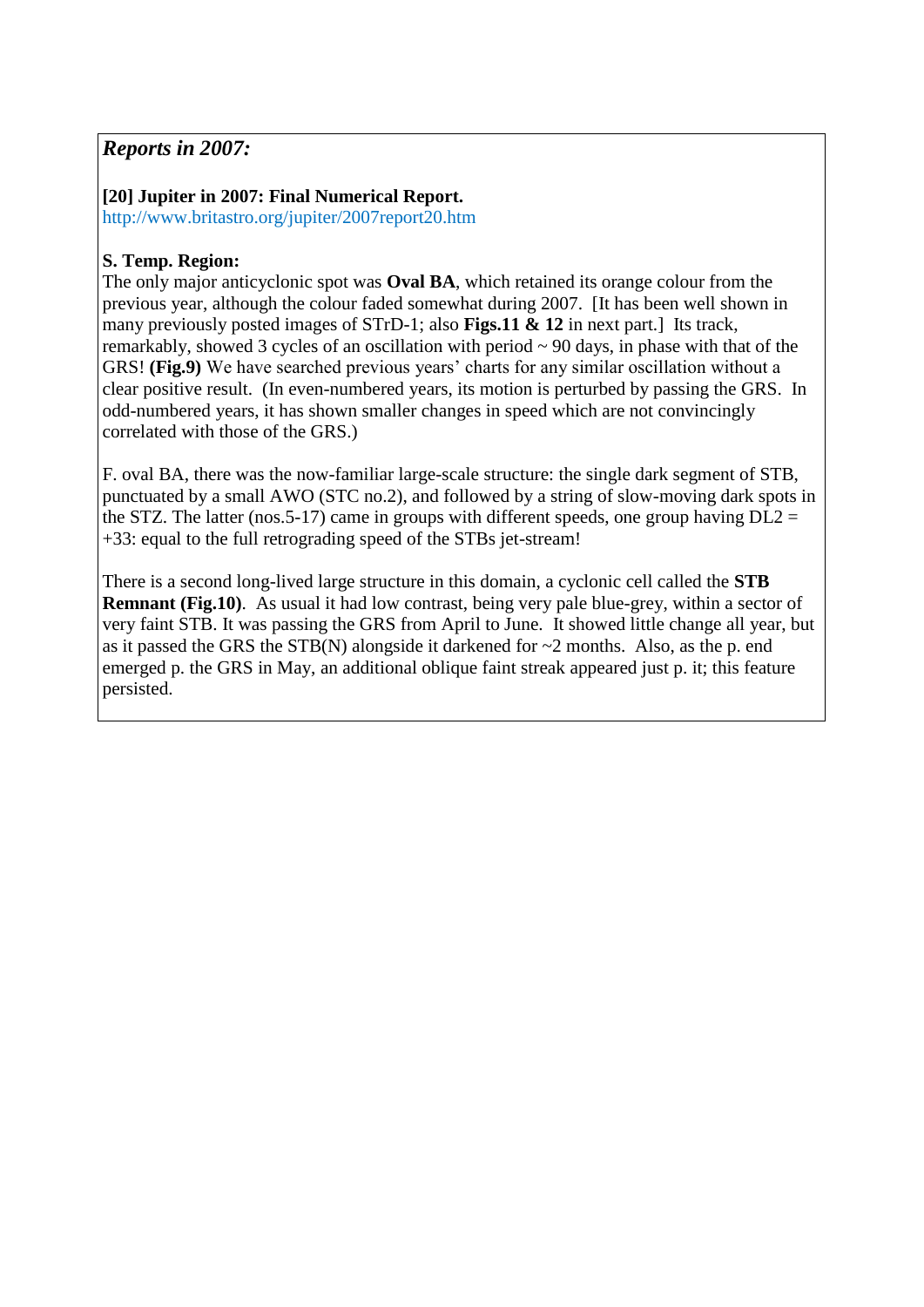# *Reports in 2008 :*

**[6] Jupiter in 2008: Full Interim Report.** [2008 August]. http://www.britastro.org/jupiter/2008report06.htm

## **S.Temp.Region:**

The STB is still thin or absent around most of the circumference.

The STB Remnant is a long-lived, low-contrast, large cyclonic cell, ~20 deg. long, still very pale blue [Fig.3]. It is dark in methane-band images. P. it is a much smaller oblique streak, also pale blue and methane-dark. The surrounding STB has been absent (white and methane-bright), but in late July diffuse pale brown STB material prograded to this region, so in some images the STB Remnant now appears light with a slightly darker surround.

Its important status has been confirmed by the anticyclonic recirculation of two SSTBn jetstream spots, each of which performed a U-turn at its f. end, in June and in July [Fig.4] (and possibly one in early May which disappeared). After the turn they retrograded in STZ, with  $DL2 = +8$  to  $+12$ , for at least 2 weeks, though they then drifted south and ceased retrograding.

Thus, the STB Remnant obstructs jetstream flow in the STZ. In fact, Mettig recently posted a chart which suggests that similar recirculations have happened in other years starting in 2004: http://jupos.privat.t-online.de/img/spec\_STCS\_1999-2008.GIF

This is interesting as we are looking for new large-scale anticyclonic circulations to develop in the STZ to replace the old AWOs which merged a few years ago.

Retrograding small dark spots are also seen elsewhere in the STZ, including one with  $DL2 = +36$ : probably the fastest yet observed here, close to the full speed of the STBs jetstream.

The most conspicuous S. Temperate features are still oval BA and structures f. it, with little change since last year. Oval BA (DL2 = -14.5) still has a pale orange annulus. There was little change in the oval or its surroundings as it passed the GRS: conjunction was on July 1 [see illustrations in previous report on the LRS]. F. it is the only really dark segment of STB, which breaks up to Sf. with retrograding spots  $(DL2 = +17)$ , which terminate at a conspicuous, very dark oval in STZ ('STZ Dark Spot':  $DL2 = -16$ ). This must be anticyclonic so its very dark grey appearance is unusual; it resembles 'DS3' of a few years ago.

P. oval BA there is a long dark but narrow segment of STB(N) (see below); and diffuse light brown material is extending even further p. (see above).

### *STBn jet:*

The STB(N) carries very small jetstream spots ( $DL2 = -99$ ) that arise just p. the GRS, but are not distinct until they have passed another STB dark spot (L2=36 on July 9, DL2 =  $-16$ ). Some of them survive as far as the STB Remnant and a pair passed it with only temporary hesitation then re-acceleration.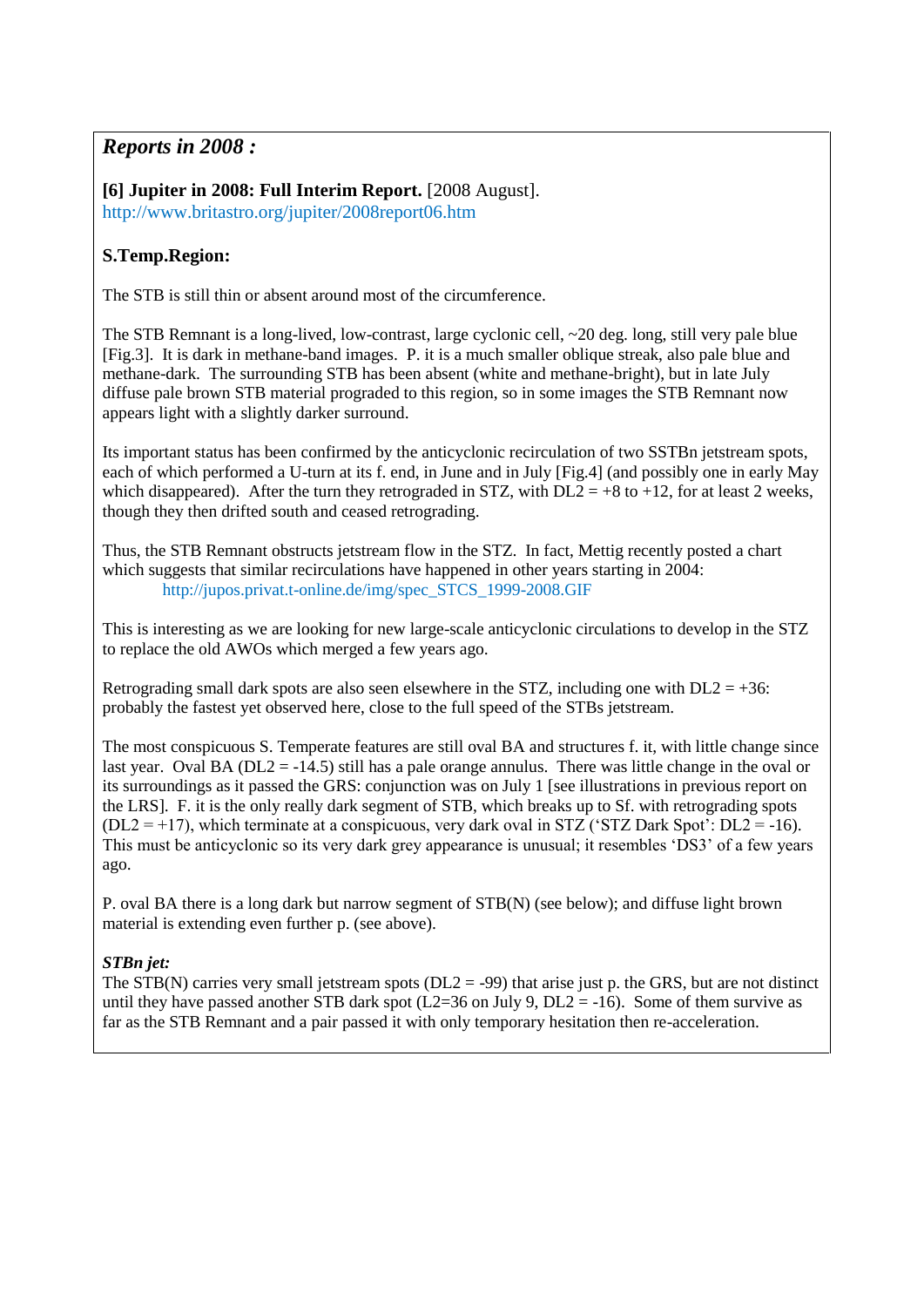### *Reports in 2009:*

**[6] Jupiter in 2009: An interim report** (2009 Sep.) http://www.britastro.org/jupiter/2009report06.htm

#### **STZ/STB:**

The next AWO to the north, oval BA, was reddish from 2006 to 2008 but has almost no colour in 2009. The formerly orange ring within it is now the same pale fawn colour as its surroundings.

 The STB is tenuous at most longitudes, as usual, but has developed a new dark sector, which is f. the GRS and due to pass the GRS later this year (marked 'STB-1' on Fig. 5). This has developed in a long gap, opened up by the convergence of the other two long-lived STB sectors: the short, very dark block f. oval BA ('STB-2' on Fig. 5), and the long, very pale blue 'STB Remnant'. The STB Remnant itself formed in identical circumstances in 2004-05 [http://www.britastro.org/jupiter/2006report07.htm and ...report11.htm].

Images this year give more evidence that it is a cyclonic cell: its darkness in methane-band images, and its sinuous blue outline in an exceptionally fine image by A. Wesley on Aug.4 (Fig.6).

#### **[7] Jupiter in 2009: Interim Report, with new insights into the NTZ disturbance, NEB expansion, and SEB fading.**

\_\_\_\_\_\_\_\_\_\_\_\_\_\_\_\_\_\_\_\_\_\_\_\_\_\_\_\_\_\_\_\_\_\_\_\_\_\_\_\_\_\_\_\_\_\_\_\_\_\_\_\_\_\_\_\_\_\_\_\_\_\_\_\_\_\_\_\_\_\_\_

http://www.britastro.org/jupiter/2009report07.htm

#### **STBn jet:**

Many jetstream spots were recorded,  $DL2 = -82$  deg/mth, all arising at the p. edge of the dark segment STB-1 (see below). Initially they only travelled <40 deg and disappeared on reaching the GRS. From Oct. onwards, as STB-1 passed the GRS, the STBn jetstream spots were travelling further.

#### **STB** (Figs.15 & 16):

There were 3 segments of STB, provisionally named as follows:

(1) STB-1: A new dark segment, which arose from a single very dark spot that was present in 2008. It has become a major dark segment of STB, with slower dark spots drifting away at its Sf. end, and rapidly prograding SSTBn and STBn jetstream spots arising at its p. edge. All these are typical aspects of such STB segments (see the Cassini movie).

(2) STB-2: The dark segment f. oval BA: during 2009 it shrank to become a single very dark spot on the f. edge of oval BA (Figs.2,16,17).

Oval BA had suddenly decelerated in 2008 Sep. and in early 2009. In 2009 it maintained fairly steady drift but unusually slow ( $DL2 = -10.0$  deg/mth). Oval BA was almost colourless for most of 2009, but regained some orange colour in Dec., and was distinctly orange even in lo-res images in 2010 Jan. (Figs.2,17,14). The dark spot, and a small AWO, persisted f. oval BA.

(3) STB Remnant: As in the previous year, "The STB Remnant is a long-lived, low-contrast, large cyclonic cell, still very pale blue. It is dark in methane-band images. P. it is a much smaller oblique streak, also pale blue and methane-dark." [Refs.2 & 4]. It was catching up with STB-2, and in 2009 Oct., the oblique blue streak came into contact with the small AWO, which thereupon lost its dark rim (Figs.16 & 17).